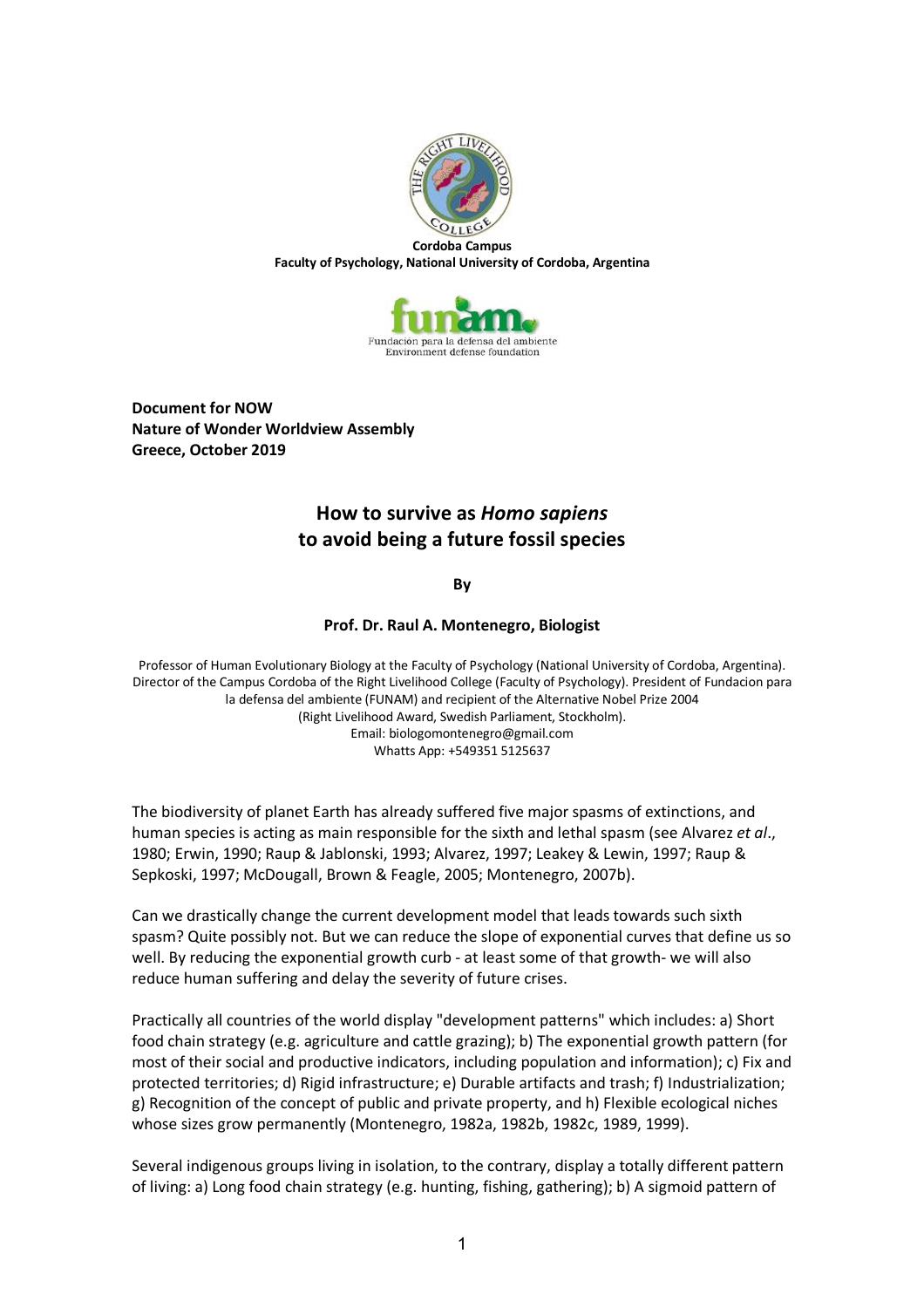growth for most of their social indicators (see Odum, 1972); c) Changing and flexible territories; d) Not rigid infrastructure: e) Sustainable artifacts; f) Not industrialized production, and g) More sustainable ecological niches. Ironically, the short food chain strategy is predominantly used all over the world, and the intensive use of genetically modified organisms, mechanization and pesticides produce huge surplus of energy and materials. Meanwhile, the long food chain strategy survives in relatively isolated cultural islands, and will disappear as a living alternative. Such disappearing is a tragedy for *Homo sapiens* and its probability of long-term survival (Montenegro, 2004a, 2004b, 2007; Montenegro & Stephens, 2006).

Prevailing of productive ecosystems over progressively reduced natural ecosystems, fix and rigid territories and infrastructure, flexible ecological niches that permanently grows (as the population itself), and single leaders governing huge populations seems not adaptive to fragile and variable environments. Unfortunately most of the countries of the world support such pattern and their exponential curb of growth. We are an experimental species that could be transformed into a failed species and eventually, a future fossil.

The solely way for surviving it's to adequately balance the surface covered by each natural ecosystems, and the surface used in such ecosystems for agriculture, cattle grazing, rapid growth forestry and cities (Montenegro, 1981, 1999). There are not sustainable productive systems without the existing of huge natural ecosystems. Nevertheless aquatic and terrestrial natural ecosystems continue to loss biodiversity, internal structure, ecological density, and particularly, volume and surface (Montenegro, 1999).

The process that produces the replacement of natural ecosystems with agriculture cannot be indefinitely maintained. A redirection is urgently needed. Mankind is within a tragic trap. If we continue the replacement of natural ecosystems for exploiting their soils, we will increase the disturbing of natural pulses (water pulses, soil pulses, climate pulses), and the pollution of existing environments. Consequently both human mortality and morbidity will increase. If we decide to stop the producing of food through productive ecosystems, and to facilitate the expansion of natural ecosystems over them, the lack of food will also produce huge mortality and morbidity. How to move outside this trap? The solely way for surviving it's to assume that any surface of productive ecosystem which has been developed over a natural ecosystem need the natural maintenance of huge surfaces of the same natural ecosystem. There is not "nature" in one side, and "crops" and "cities" in the other side. This is a wrong and tragic approach. We need sustainable mosaics of ecosystems, not solely "sustainable cities" or "companies". The reducing of population growth, stabilization and even reduction of the size of ecological niches, the protection of remnant natural ecosystems with further expansion, and the interlinked functioning of natural and productive ecosystems are some crucial decisions to be taken. Unfortunately time it's also a limited resource.

*Homo sapiens* need a new and unprecedented revolution. Those changes involved in such revolution shall be produced by most of Earth's inhabitants during several generations. Our current main enemies are ourselves. For practical purposes most of existing and usual ideologies are obsolete (right and left, socialism and capitalism, etc.). We need more surfaces of natural ecosystems, a new pattern of development without development, and new models of governance. Such new process could be designed as "eco-balancing". Eco-balancing implicitly includes sustainability. These are their most conspicuous issues:

1. To be implemented according a flexible and trans-generational program with regional adaptations. Such kind of programs involve periods of decades and centuries (long term program and their plan), and more in detail short and medium term program and plans.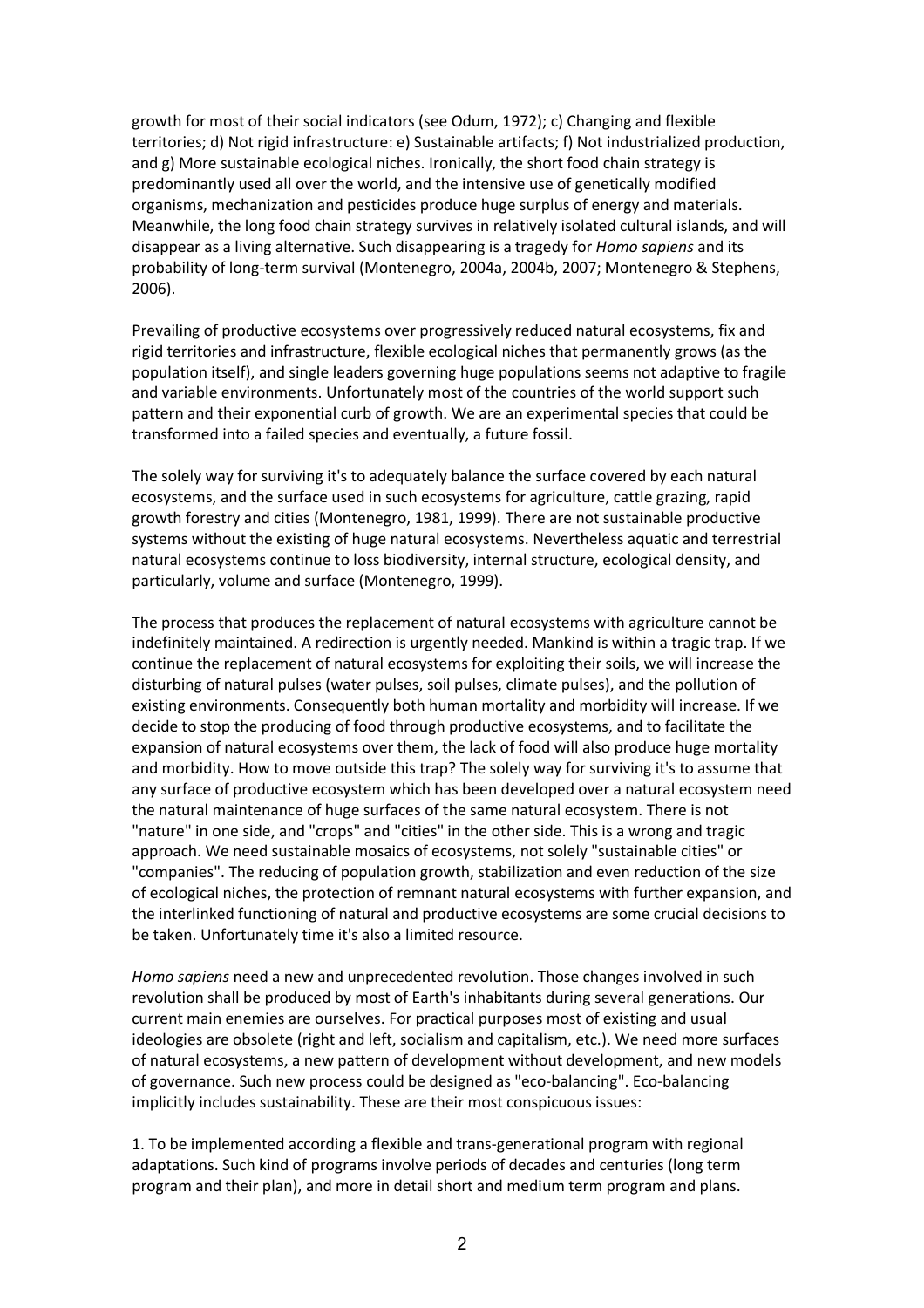2. Defining of the mosaic of ecosystems as the main unit of programming (natural ecosystems, productive ecosystems and urban ecosystems). Within a mosaic of ecosystems each program should consider original and current limits and surface of natural ecosystems (terrestrial ecosystems, aquatic ecosystems). Natural ecosystems are the matrixes where the mosaic is defined.

3. Keep great surfaces of natural ecosystems with a maximum of continuity. According Mac Arthur & Wilson's Theory of Island Biogeography (1963, 1967) greater surfaces of natural ecosystems loss less biodiversity than natural ecosystems having smaller surfaces. Existing and planned protected areas (like National Parks) are not sufficient for maintaining the balance between balanced and productive ecosystems (see below). Our "eco-balancing" proposal needs all kind of natural areas, not solely governmental protected areas. The distance between citizens and nature could be effectively reduced. Vis-à-vis climate change, higher surfaces of natural ecosystems increase the mosaic resistance.

4. Recovery of terrestrial natural ecosystems through techniques of selective isolation (e.g. protected from big herbivores, hunting and mining), and recovery of marine ecosystems. A global recovery plan is needed. Remnants of natural ecosystems could be used as nucleus for recovery processes.

5. Coexisting of historically defined human territories (human settlements, agriculture and other cultural land uses) with huge surfaces of natural ecosystems. Sustainable mosaics could replace existing not sustainable mosaics where natural ecosystems are permanently reduced.

6. Eco-balancing of the surfaces devoted to short food strategies (agriculture, cattle grazing, forestation with rapid growth species, etc.) and long food chain strategies (balanced ecosystems with local adapted communities, both indigenous and non indigenous). Balanced ecosystems are the solely "natural factories" that produce soils and contribute to maintain water basins.

7. Strong defense of indigenous rights all over the world, particularly among those groups in voluntary isolation. It is also needed a accomplishment of the Convention on the Rights of Indigenous Peoples (OIT, 1989) and of United Nations Declaration on the Rights of Indigenous Peoples (UN, 2007). Most of non indigenous countries, governments and civilian groups have been introducing their own lifestyles and patterns within indigenous communities during centuries. Such intromission contributed to the loss of their identities, cultures and knowledge. Northern and southern industrialized countries need to understand that indigenous peoples living in balance with natural ecosystems have unique knowledge, skills and tools for maintaining such balance over time. They are the solely experts in developing long food chain strategies and sustainable organizational patterns (flexible territories, sigmoid pattern of growth for most of their social indicators, not rigid infrastructure, not permanent artifacts, not industrialized production, more stable ecological niches). Non indigenous peoples can learn from them, but prior to any agreement, both countries and government are obliged to recognize their faults and even their genocidal behaviors (Montenegro, 2007a; Montenegro & Stephens, 2006).

8. Progressive replacement of the traditional system of functioning of human societies, mainly based in exponential growth, by systems based in sigmoid growth (were most of their variables are situated below the carrying capacity "K" of the mosaic of ecosystems). Most of human activities have been erroneously considered as successful when growing. Eco-balancing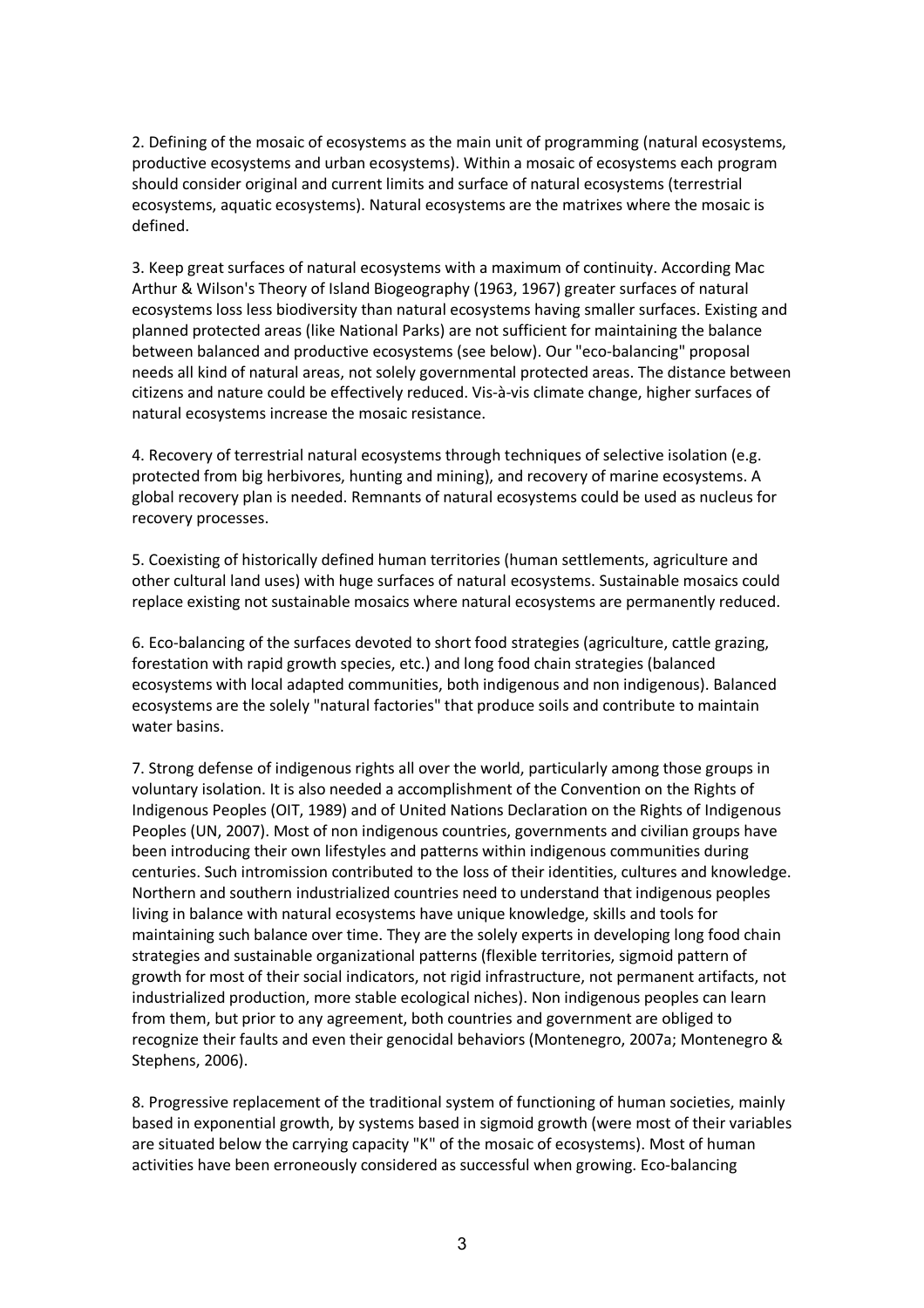includes adaptive and transitory exponential growth, sigmoid growth, and maintaining of sustainable mosaics (Montenegro, 1999).

9. Progressive replacement of the traditional system of education and training, currently based in complexes mega-systems of information, with "sustainable packs of information". Such "packs" includes the information we need for balancing our lifestyles with carrying capacities of ecosystems (particularly mosaic of ecosystems), for understanding our real world and its limits, for creating sustainable systems of production, for reducing consumption and waste production patterns, for diminishing violence but increasing dialogue and mutual respect, for learning the benefits of being responsible citizens, for condemning corruption, militarism and science without ethics, etc. The main difficulty in this process is to exclude huge amounts of unnecessary and non adaptive information, particularly in countries and international organizations were the exponential increase of available information is considered positive. A different and innovative pattern of education is needed (Montenegro, 1989, 1999). We cannot survive with systems of education and "meme processes" (see Blackmore, 2000) that increases threats and transfer crises to future generations. A joint work with mass media is essential.

The challenge is how to transform current educative systems, most of them rigid, geographically limited and plenty of chaotic information, into massive systems of education for increasing human adaptation to Earth, and to humanity.

10. Strongly and rapid decrease of population growth. It's important to note that human population growth produce two main impacts, the first one in terms of accumulative population (biomass), and the second one in terms of *per capita* consumption which involve accumulation of exosomatic culture (horizontal and vertical territorial spaces, artifacts, buildings, etc.), and the total accumulated consumption for the entire human population (and his associated exosomatic culture). Margalef analyzed instantaneous growth rate "r" (referred to years), and *per capita* consumption of energy in different countries, "f". Their addition could be assumed as a measure of human impact over Earth. These are the results:

| Countries            |       |       | r + t |
|----------------------|-------|-------|-------|
| Developed countries  | 0.015 | 0.039 | 0.054 |
| Developing countries | 0.035 | 0.015 | 0.050 |

The addition "r + f" in both groups of countries is similar (in the vicinity of 0.05). Margalef consider that human impact over Earth increase with similar intensity all over the world. Contemporarily, each 13 years the flux of energy managed by human population is doubled ( $log_e 2/0.05 \approx 13$ ). Such increase cannot be maintained during a long period of time (Margalef, 1977). Half of the impact is produced by rich people (0.054). They have minor populations (near 20% of total human population), and huge *per capita* consumption of energy (+ materials, + territorial space). Half of the impact is produced by poor people (0.050). They have huge populations (near 80% of total human population), and small *per capita* consumption of energy (+ materials, + territorial space). In those human groups where "r" increase more (particularly in poor countries) most of their individuals develop the "r" strategy (high "r", small "f", populations quite adapted to crises). In those human groups where "f" increase more (particularly in rich countries) most of their individuals develop the "f" strategy (high "f", small  $'r''$ , populations not adapted to crises). The best scenario could be reached when  $r = f$ . Nevertheless, the solely way of obtaining some kind of stability vis-à-vis natural ecosystems it's  $r = f = 0$  (Margalef, 1977).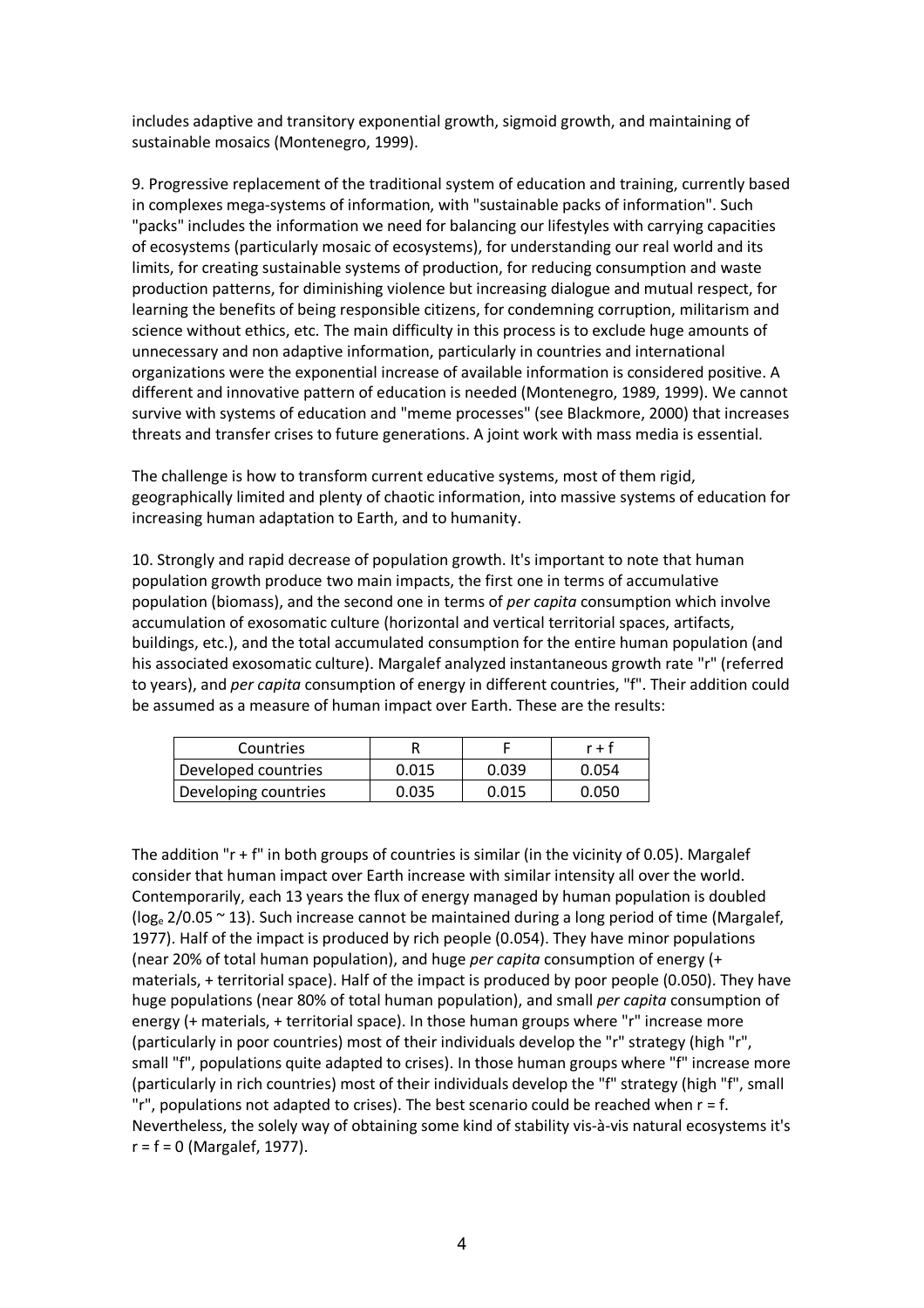11. Progressive replacement of the concept of fix territories with systems of mobile, flexible and "in surface" territories. This is a difficult task. *Homo sapiens* erroneously promoted rigid territories which are independent of natural ecosystems' flows and carrying capacities (e.g. countries and provinces' segments, cities, neighborhoods, etc.). In cities such territories are vertically extended creating "multi-layer" territories, e.g. buildings with 2, 3, 4, … "n" floors (Montenegro, 2007a). This strategy cannot be maintained over time. High density human settlements demand unsustainable amounts of energy, materials and space, and promote not sustainable patterns of living.

12. Progressive replacement of the traditional "country pattern" (which involves centralized mega cities and centralized governments) with decentralized human settlements (having less populated urban areas), and decentralized governments. Most of current national organizations are exposed to cultural drift phenomenon, and don't use the concept of ecosystems' mosaics for ameliorating their sustainability,

13. Progressive replacement of rigid infrastructure and artifacts by less rigid and more sustainable infrastructure and artifacts. Each element could have a life cycle integrated with cycles of natural, urban and productive ecosystem (inter cycling). Most of existing countries produce artifacts and built infrastructure and buildings which are independent of natural ecosystems and ecosystems' mosaics. Products and goods are produced without considering their impacts over provider's ecosystems (extraction of raw materials and biological products from ecosystems, and subsequent soil erosion, biological erosion, mineral erosion, water erosion, etc.), and over recipient's ecosystems (pollution of ecosystems with residual energies, materials and organisms). Among current industrial societies most of their processes involve flows and lack of integrated recycling. Those artifacts and buildings having rigidity, abiotic content and lack of planned recycling could be replaced by biotic or like biotic structures (Montenegro, 1981, 1999).

14. Progressive replacement of centralized and rigid systems of production which are dependent of transports, with decentralized and flexible systems that provide their products close to consumers (see "products"). The organizational strategy of big corporations and multinational companies cannot be maintained in the long term. In a country-based world with ineffective United Nations' functioning, big corporations and multinational companies represent serious threats. This lack of national and international controls increases their sensitivity to Cultural Drift (Montenegro, 1999). Most of giant organizations could resist both controls and audits in moving their headquarters and data bases all over the world (e.g. mining companies, oil companies).

15. Progressive replacement of the concept of public and private property with the concept of natural property. The natural property takes into account environmental stability and rights of human future generations to live within stable ecosystems. Natural property is equivalent to lack of real owners. This concept is closely related with flexible territories and "soft" infrastructure and objects (Montenegro, 1999, 2007a).

16. Progressive reduction of the size of human ecological niches trough adoption of sustainable lifestyles. It's important to promote ecological niches having reduced demands of energy, materials, information and space, and whose inputs and outputs are connected with sustainable cycles of closely related ecosystems (the mosaic of ecosystems, see above). It's important to note that differences between individual ecological niches cannot be avoided (hierarchies are unavoidable), but such differences could be reduced. Social systems that increase the distribution of benefits, and strict and equitable tax systems could be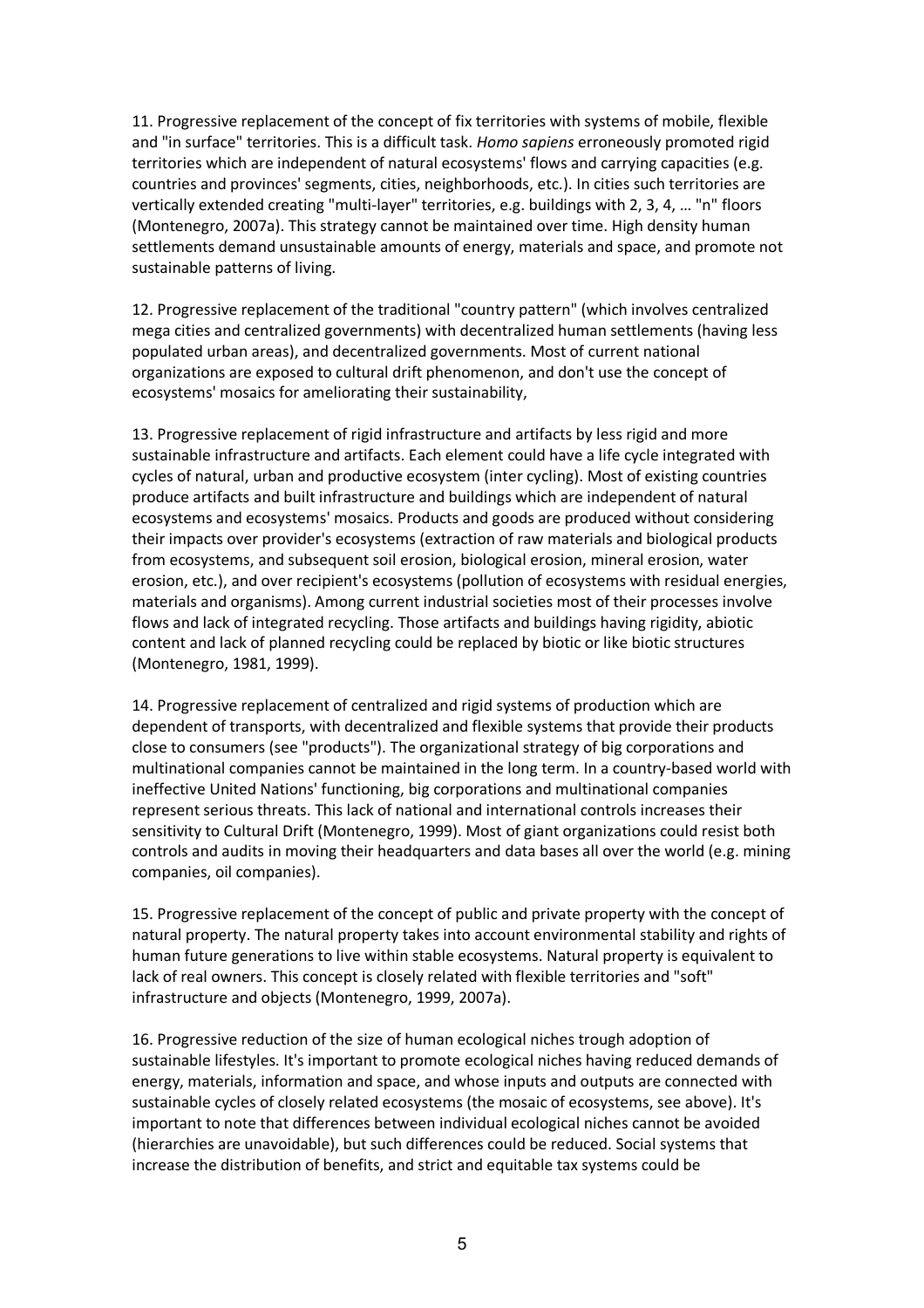implemented for reducing the gap between rich and poor people, and for moving the social systems (and their ecological niches) towards more sustainable and homogeneous lifestyles.

17. Progressive replacement of current systems of governance, where a single leader could act as president of millions of inhabitants, and to replace them with a social system having more balanced ratios between leaders and governed population. It's also important to decentralize population according carrying capacities of mosaics, and to reduce the size of human settlements (see Kohr, 1973). Open processes of public participation could reduce the bias of non balanced ratios between leaders and governed populations. Secret services and secrets governmental decisions are unacceptable, and shall be deleted from public administrations.

18. Progressive dismantling of governmental military systems and military armament, and their replacement with "soft" systems of territorial protection. Nuclear, chemical and biological weapons are not acceptable, and all national nuclear, chemical and biological arsenals could be dismantled. For the solely purpose of asteroid control, a minor international nuclear force could be maintained. Progressive dismantling of civilian arsenals could be reached. Homogeneous disarmament is essential for the surviving of *Homo sapiens*.

Most of existing countries develop the short food chain strategy and the exponential growth pattern, and continuously reduce the surface covered with natural ecosystems. This strategy was erroneously adopted during first agricultural, urban and cultural revolutions, and continues to be spread (Testart, 1982; Montenegro, 1999; Lavallée, 2000; Michelet, 2000; Stordeur, 2000). We cannot change such strategy in the short term. We need centuries of international and local work, and a new and innovative revolution. Even if most of our proposals seem not viable, we cannot choose. We have a solely planet, growing social and environmental crises, and scarce time for acting.

## **BIBLIOGRAPHY**.

Alvarez, L.W., W. Alvarez, F. Asaro & H.V. Michel. 1980. Extraterrestrial cause for the Cretaceous-Tertiary extinction. Science, vol. 208, n° 4448, pp. 1095-1108.

Alvarez, W. 1997. *T. rex* and the Crater of Doom. Princeton University Press, pp. 130-146.

Blackmore, S. 2000. The power of memes. Scientific American, vol. 283, n° 4, pp. 52-61.

Erwin, D.H. 1990. The End-Permian mass extinction. Annual Review of Ecology and Systematics, 21, pp. 69-91.

Kohr, L. 1973. Development without aid. The translucent society. Cristopher Davies Wales Publ., London, 227 p.

Lavallée, D. 2000. Les premiers producteurs de l'Amerique du Sud. In: "Premiers paysans du monde", J. Guilaine Ed., Ed. Errance, Paris, pp. 189-211.

Leakey, R. & R. Lewin. 1997. La sexta extinción. El futuro de la vida y la humanidad. Tusquets Ed., Barcelona, 296 p.

MacArthur, R. & E.O. Wilson. 1963. 1963. An equilibrium theory of insular zoogeography. Evolution, 17, pp. 373-387.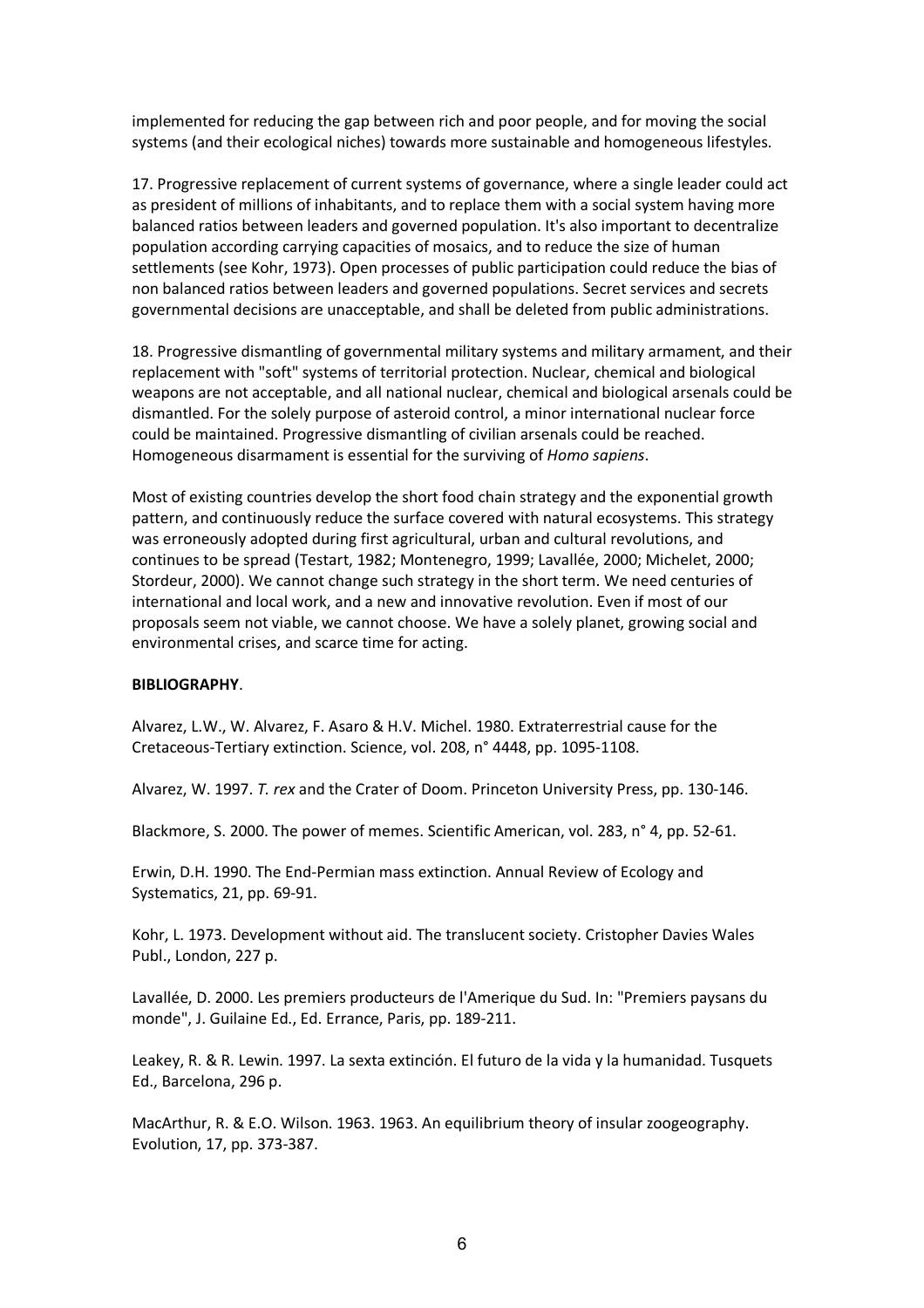MacArthur, R. & E.O. Wilson. 1967. The theory of island biogeography. Princeton University Press, Princeton, 203 p.

McDougall, I., F.H. Brown & J.G. Fleagle. 2005. Stratigraphic placement and age of modern humans from Kibish, Ethiopia. Nature, 433, pp. 733-736.

Margalef, R. 1977. Ecología. Ed. Omega, Barcelona, 951 p.

Michelet, D. 2000. Les premieres communautés agricoles de l'Amerique moyenne. In: "Premiers paysans du monde", J. Guilaine Ed., Ed. Errance, Paris, pp. 215-225.

Montenegro, R.A. 1981. Sinecología del ecosistema urbano Córdoba. La ciudad como caja negra: entradas y salidas. Actas IX Reunión Argentina de Ecología, Bariloche, vol. 1, p. 100.

Montenegro, R.A. 1982a. El nicho ecológico flexible de *Homo sapiens*. Libro de Resúmenes, X Reunión Argentina de Ecología, Córdoba, vol. 1, p. 105.

Montenegro, R.A. 1982b. La ciudad como ecosistema: relaciones entre la ecología urbana y el planeamiento ambiental. In: "Medio ambiente y urbanización", J.E. Hardoy Ed., Ed. Clacso-Cifca, Buenos Aires, pp. 115-130.

Montenegro, R.A. 1982c. Asentamientos humanos (Capítulo 4). In: "La situación ambiental en la Argentina en la década de 1970", J.E. Hardoy y C.E. Suárez Ed., Ed. Ceur, Buenos Aires, pp. 33-44.

Montenegro, R.A. 1989. Ajustabilidad de los ecosistemas y pérdida de información biótica. Actas 1er. Congreso Latinoamericano de Ecología, Montevideo, Uruguay, Trabajo n° 94, 1 p.

Montenegro, R.A. 1992. Ecodiversity or biodiversity?. Towards new concepts. In: "Biodiversity and International Environmental Law", S. Bilderbeck Ed., Ed. IOS Press-IUCN, Amsterdam, pp. 47-48.

Montenegro, R.A. 1999. Introducción a la ecología urbana y la gestión ambiental de ciudades. Ed. Universidad Nacional del Comahue, Neuquen, 190 p.

Montenegro, R.A. 2004a. Latin American experiences in community based assessments. Joint works with the Mbya indigenous communities of *Tekoa Yma* and *Tekoa Kapi'i Yvate*. Proceedings, 3rd. International Conference on Children's Health and Environment, London School of Hygiene and Tropical Medicine, University of London, UK, p. 31.

Montenegro, R.A. 2004b. The 'Cocktail of Pollutants Principle' could help the explaining of complex health effects over large exposed populations. Proceedings, 3rd. International Conference on Children's Health and the Environment, London School of Hygiene and Tropical Medicine, University of London, UK, p. 16.

Montenegro, R.A. 2005. Introducción al estudio de la conducta humana. In: "Biología evolutiva", R.A. Montenegro *et al*. Ed., Ed. Brujas, Córdoba, pp. 15-24.

Montenegro, R.A. & C. Stephens. 2006. Indigenous Health in Latin America and the Caribbean. The Lancet, UK, vol. 367, pp. 1859-1869.